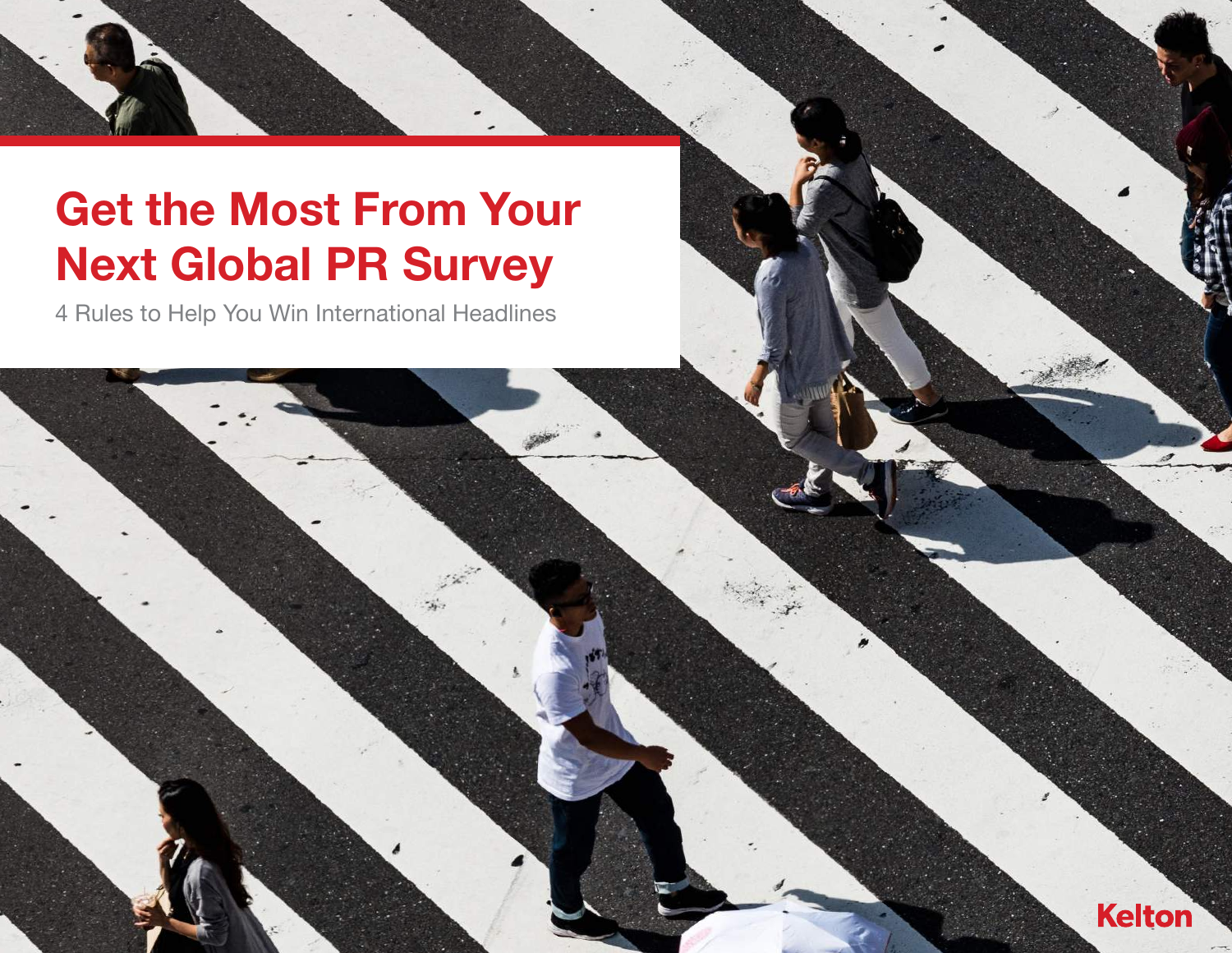# An insightful approach to

## winning headlines worldwide.

As more brands expand into international markets, global PR surveys are fast-becoming a go-to tool for PR campaigns charged with transcending borders. While surveys can vastly elevate the newsworthiness of almost any global campaign, it's critical that they be designed correctly to create truly compelling headlines.

At Kelton, we've spent the last 15 years carefully refining our approach to crafting headline-generating questions. After partnering with brands and PR agencies on thousands of surveys, we've identified a set of four rules to live by to get the most out of your investment.

 $\rightarrow$ Read on to discover what can you do to get the best results from your next global PR survey.



**Kelton**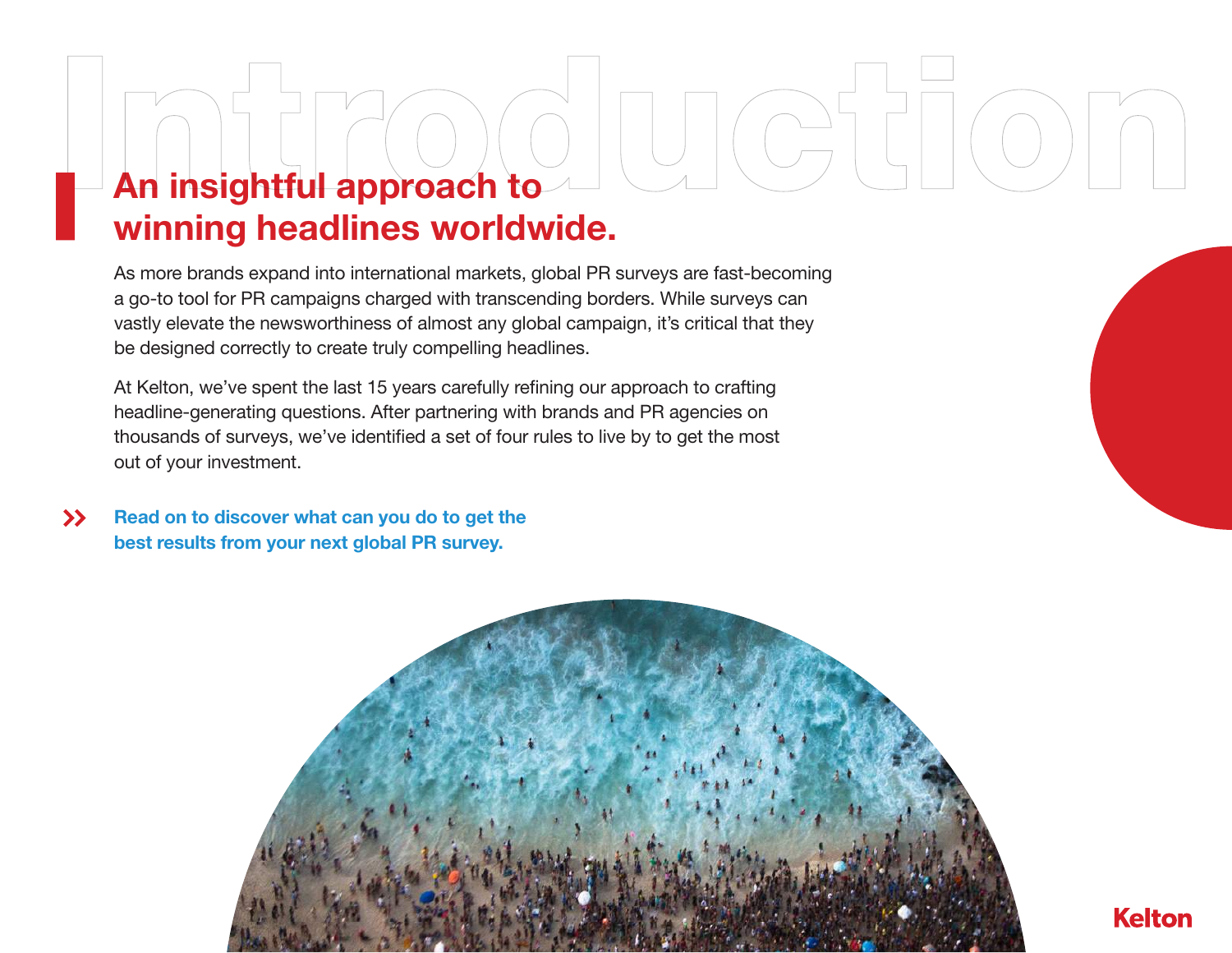## Go broad with your content.

In an era where people on different continents share in cultural trends more than ever before, it can be easy to overlook region-specific beliefs and preferences that might affect how a PR campaign is received. While it may feel like the whole world is talking about goat yoga, something that may seem like it sits firmly atop this month's international zeitgeist might fall flat to certain target audiences. Instead, it's best to stick with narratives that appeal to universal human truths such as love, creativity, happiness, and family ties.

#### GLOBAL CAMPAIGN SPOTLIGHT: Procter & Gamble

Procter & Gamble-owned skincare brand SK-II did just this with their recent Global Dreams Index Survey, which [polled some 5,400 women age 18 and over in 14](https://www.prnewswire.com/news-releases/half-the-worlds-women-have-given-up-on-their-dreams-kids-challenge-them-to-dream-again-300288272.html)  [countries in six continents.](https://www.prnewswire.com/news-releases/half-the-worlds-women-have-given-up-on-their-dreams-kids-challenge-them-to-dream-again-300288272.html) The study found that half of women polled had given up their dreams for reasons including lack of financial support and the pressure to focus on marriage and motherhood, and that women most satisfied with their lives were the ones who had a chance to follow their dreams. By focusing on the wider themes of ambition and passion among women, SK-II was able to associate their brand with a message of encouragement that resonated well across diverse audiences.

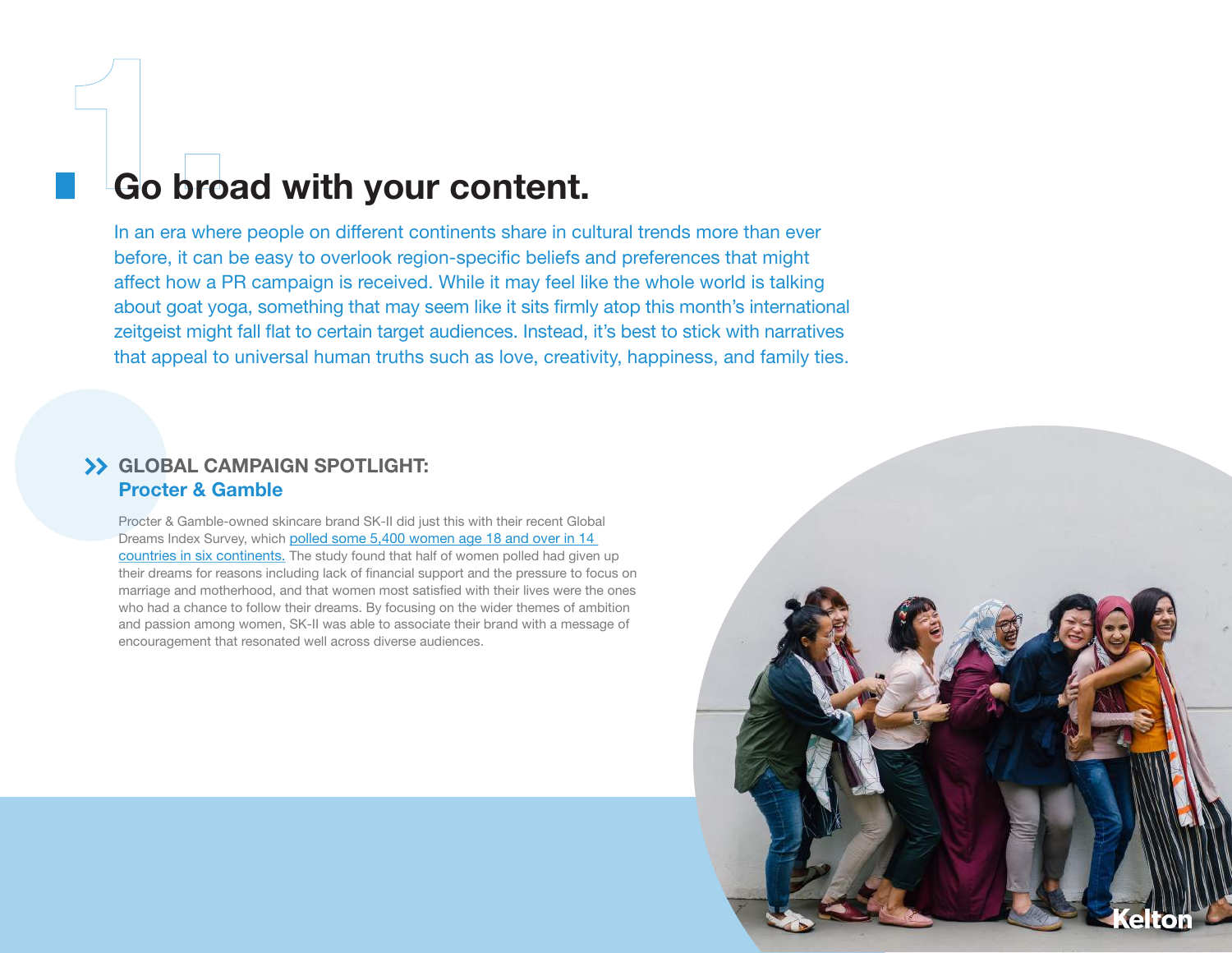## Use a PR survey partner that understandsand designs for– cultural nuance.

PR survey questions might look easy to write to the untrained observer, but a poorly designed study can seriously muddle your intended narrative (or worse– open your brand up to major criticism). This is especially true when designing studies that involve multiple countries, as cultural nuance can be a major factor of, or barrier to, success.

At the start of your campaign, seek out survey companies who proactively address how they'll navigate designing for respondents from different countries and cultures. Make sure the partner you choose has experience with global surveys, knows the market you are fielding in well, and is prepared to adjust questions to suit cultural norms.

### GLOBAL CAMPAIGN SPOTLIGHT: MAC AIDS Fund

Kelton worked with MAC AIDS Fund's PR agency, [Praytell,](http://www.praytellagency.com/) to field a highly sensitive global survey for a campaign publicizing a new documentary called ["It's Not Over."](http://www.itsnotoverfilm.com/) Our goal was to identify surprising statistics around what teens in the UK, Ireland, and the US knew, and didn't know, about HIV/AIDS. It's difficult to get teens to open up in general, and even harder to get them to speak honestly about health concerns. So we designed the questions to be non-judgmental and easy to understand, and tailored the language to reflect how topics are discussed in each country. The extra attention paid off: Data from this survey was featured in USA Today, BBC, Huffington Post UK, Teen Vogue, Seventeen, and more.

#### [CHECK OUT THE CASE STUDY](https://www.keltonglobal.com/studies/mac-aids-fund-praytell/)

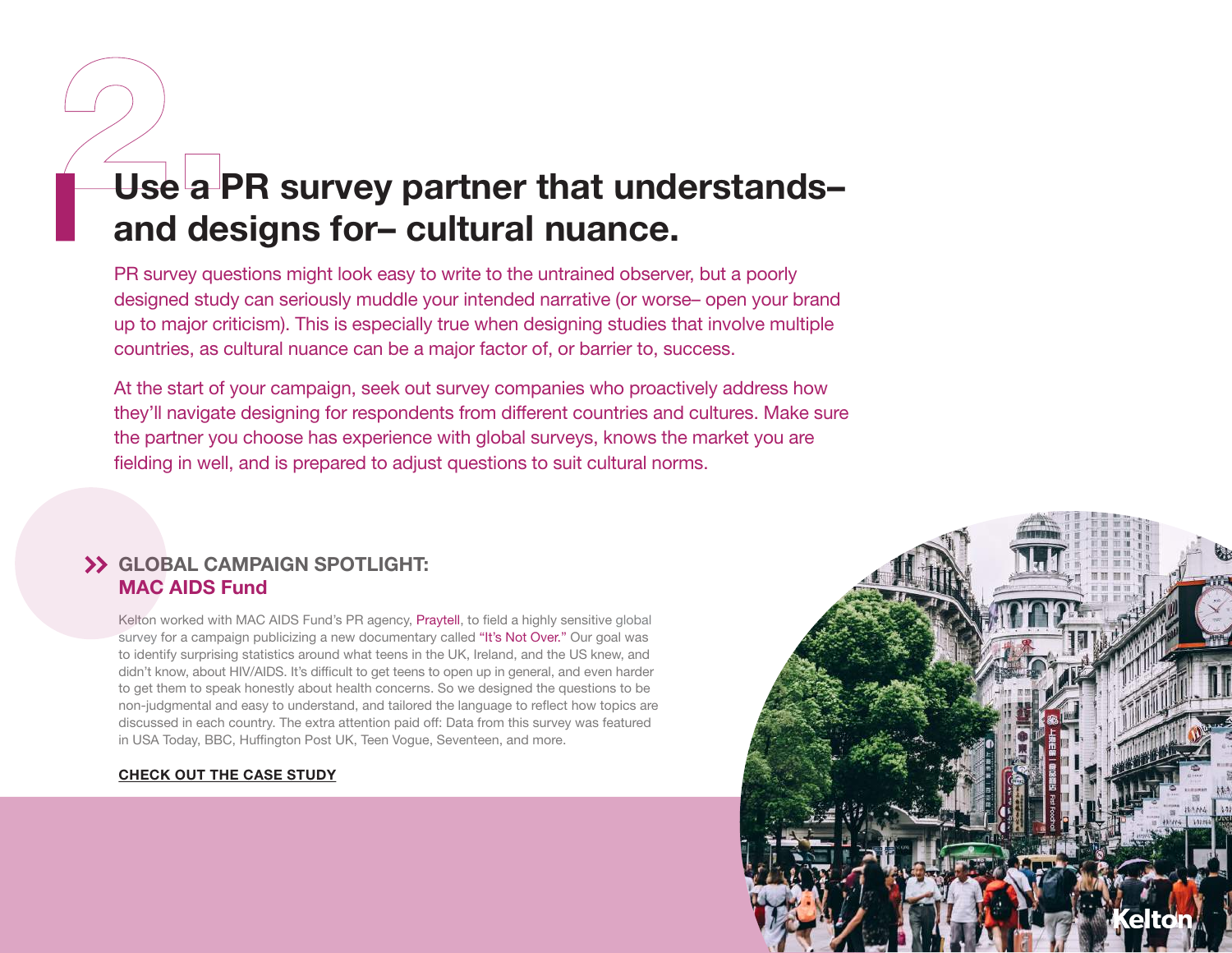## Design your survey to speak globally… and locally.

Put simply: you can get even more out of a global survey by thinking about narratives on both a global and local level. In addition to establishing the overarching story you want to tell from all of the collective research, take time to brainstorm country-specific storylines that could create an opportunity for more targeted outreach in certain markets. Designing your survey in this way will also better ensure that it exposes differences in opinions across markets, which makes for compelling headlines.

### GLOBAL CAMPAIGN SPOTLIGHT: **Microsoft**

Kelton helped Microsoft generate buzz around a global product launch for its ergonomic keyboard equipment. Since office workers around the world suffer from twinges and aches after long hours at a computer, we designed custom online surveys in ten global markets to uncover pain points with keyboard and mouse setups. We also conducted a global analysis to highlight any differences between major markets, then crafted a compelling narrative about the widespread international need for more ergonomic desk setups. The product launch was featured in specialist publications like PC magazine and mainstream media such as USA Today.

#### [CHECK OUT THE CASE STUDY](https://www.keltonglobal.com/studies/microsoft/)

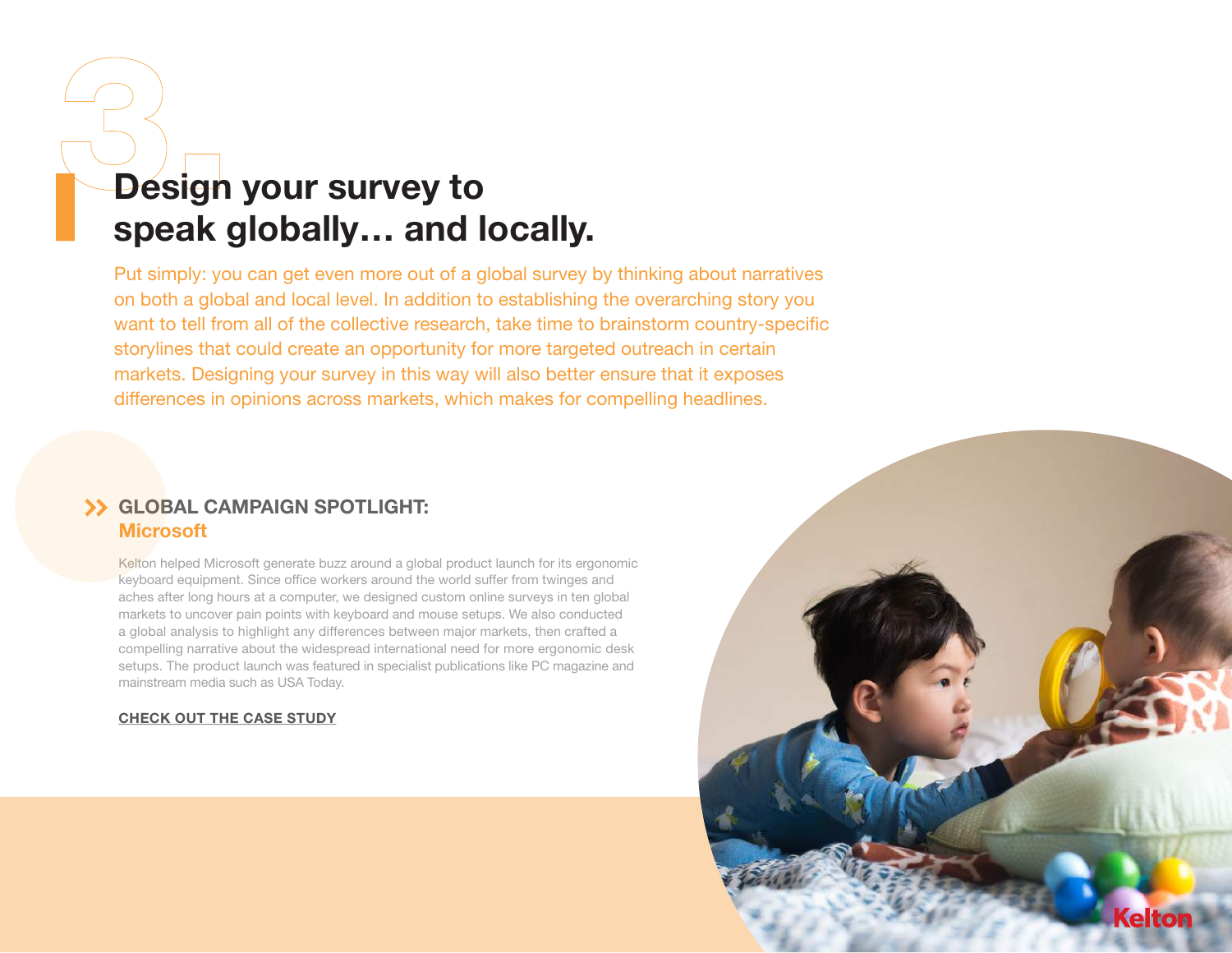## Hone your focus by curating markets.

While it's important to recognize and design for cultural differences, you don't have to conduct field studies in every country under the sun if including a global perspective would bolster your next major campaign. By selecting markets that are representative of the larger region in which they reside, PR teams can save on time and costs while getting the same types of findings as they would with a 30+ country study. While every study is different, it's generally best to select countries that offer the most opportunities in their respective regions (for example, survey the UK for Europe, China for Asia, or the UAE for the Middle East). These major commerce hubs are more likely to draw in people from surrounding nations, giving you a robust cross section of voices from the area you're focusing on.

**Kelton** 

### GLOBAL CAMPAIGN SPOTLIGHT: Royal Philips

Health technology company Royal Philips recently released the results of a global PR [survey timed with World Sleep Day,](https://www.prnewswire.com/news-releases/philips-celebrates-world-sleep-day-early-with-the-release-of-its-annual-global-sleep-survey-results-overnight-concert-experience-300612252.html) which asked some 15,000 adults in the US, Europe, Asia and South America (totaling 13 countries) about their sleep habits and attitudes. By choosing to field surveys in larger markets that included major metropolitan areas with lots of diverse opinions, Royal Philips was able to highlight global differences without getting into the weeds with surveys in a laundry list of countries.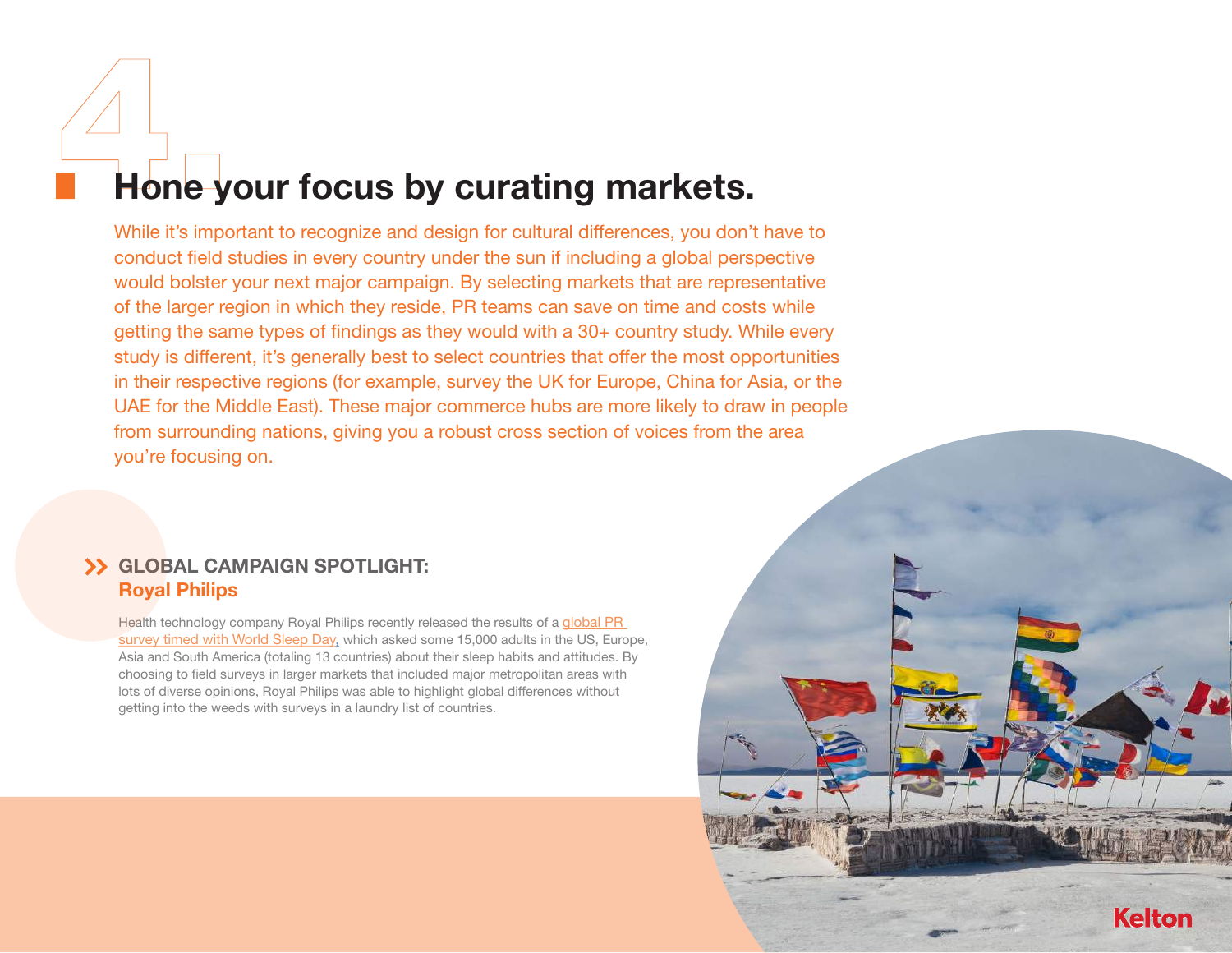Identifying a winning headline that engages people domestically is hard enough. Finding a campaign narrative that widely appeals across multiple cultures and continents? Needle, meet haystack.

As tough as the challenge is, a well-crafted global survey is the ultimate tool for PR professionals to break into international markets with narratives that really resonate. By following the four tried-andtrue rules outlined in this PDF, you'll be sure to get the most out of your next campaign.